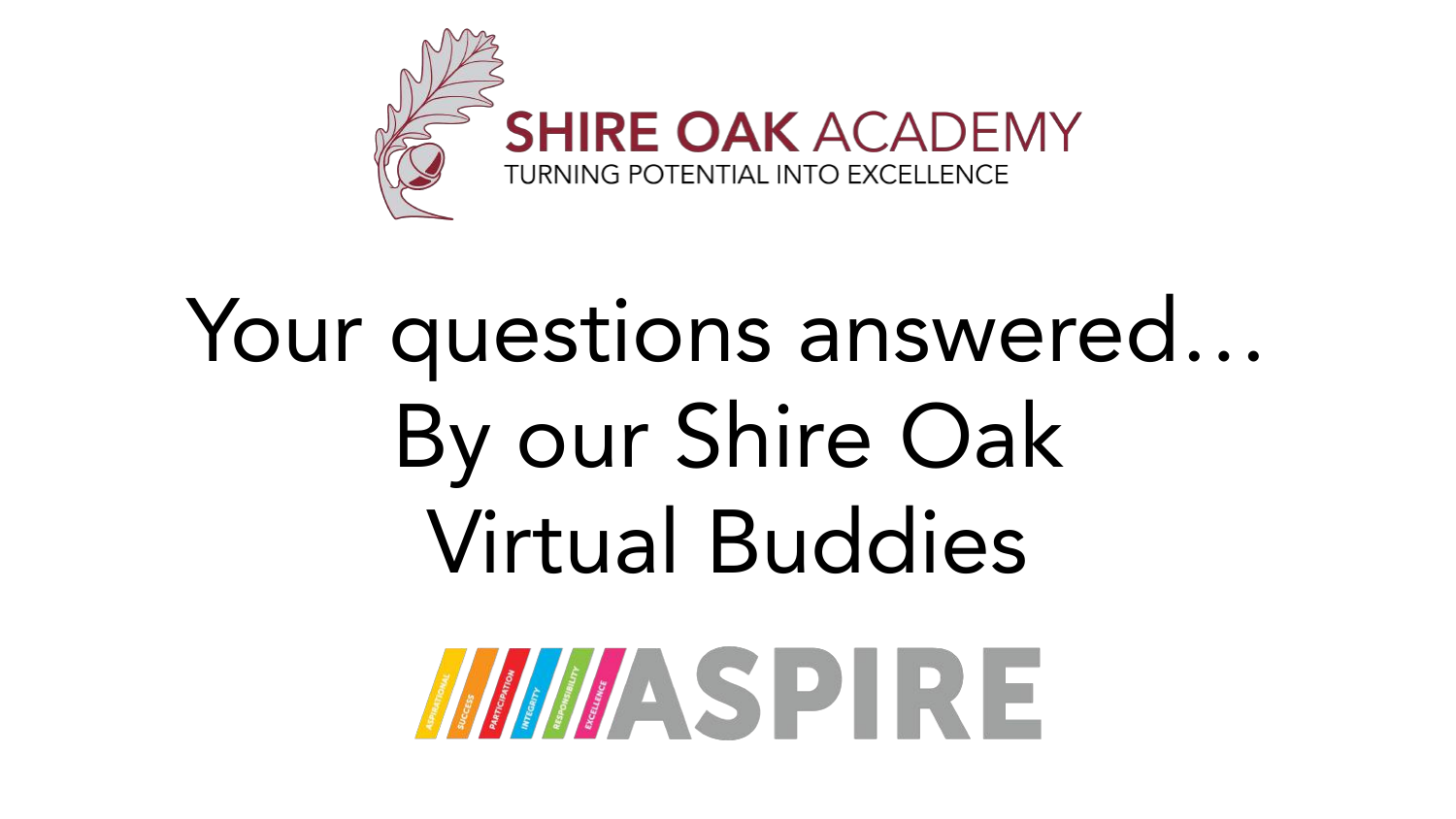## Pupil Questions Q&A

Three Year Six queries answered by me: Kian Kirwin 7BU --->

#### Will I make friends?

Of course you will! Whether you have come to Shire Oak with your entire primary school class or on your own, you will always make new friends when you are here. Secondary school is giant compared to primary, so there will always be a person with common interests to make friends with. The most important thing to do which will guarantee new friends and make the experience even better is to be yourself! When I first arrived I had no intentions on making friends as I thought I wouldn't make any: It turns out, I did! Lots!

How much homework will I get? When you come to Shire Oak, the amount of homework you get may seem a bit intimidating because it's more than you are used to at primary. The best thing to do is get it all out of the way as soon as you get it so you don't have to worry about it stacking up on the weekends. Being organised is a bit part of becoming more independent as you move into secondary school. Other stuff includes: reading and making sure you are recording your pages, making sure that you have got all you need for the day, and being on time for your lessons



Is the school work hard? Like homework, the school work is a bit trickier, but as long as you put your mind to it and try really hard you will no doubt be able to do it. Focus hard, work hard and it will be much easier. Also, if there are any problems, don't be afraid to ask even if you feel it may be silly: it's better to ask a silly question and everyone have a little giggle then to not ask and get a question wrong. Another tip, when you get home, if you still don't understand things, revise the topic. It helps alot.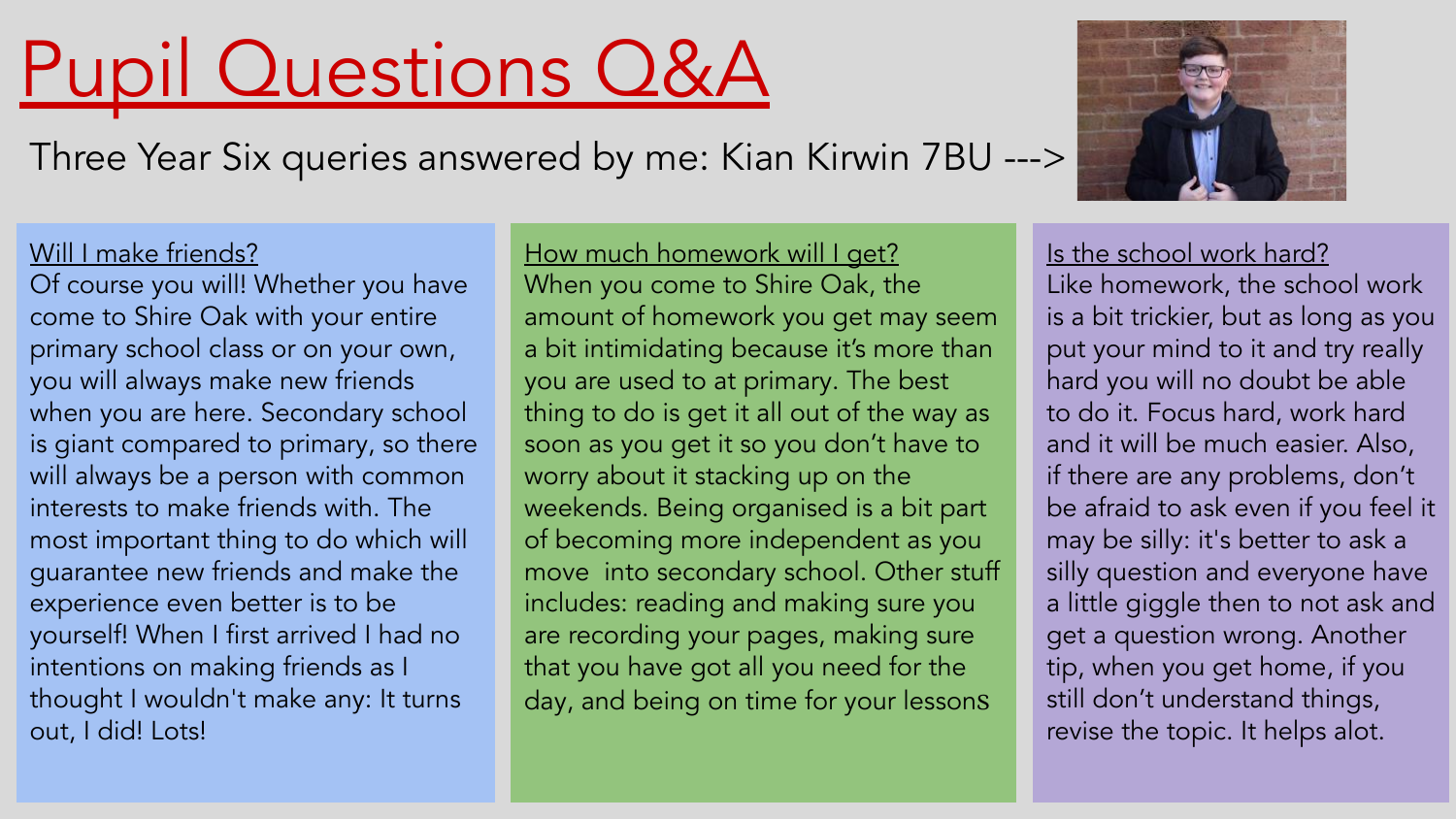## SOA Q&A

#### What do I need to bring?

You will need to bring your timetable, your planner (you get these on your first day), a pencil, a pen, a ruler and i would suggest some highlighters and maybe a glue stick. You also need to bring your PE kit on the days allocated that you have PE.

### What happens if I don't follow the shire oak rules?

It is most likely that you will get told off by a teacher and get a verbal warning and if you continue to do so then you will get a detention! However, you will probably want to avoid this.



### How do you avoid detentions?

Try to stick to the school uniform policy, do your homework/ work when asked too, do not answer back , do not get into fights and try to be the best version of yourself that you can!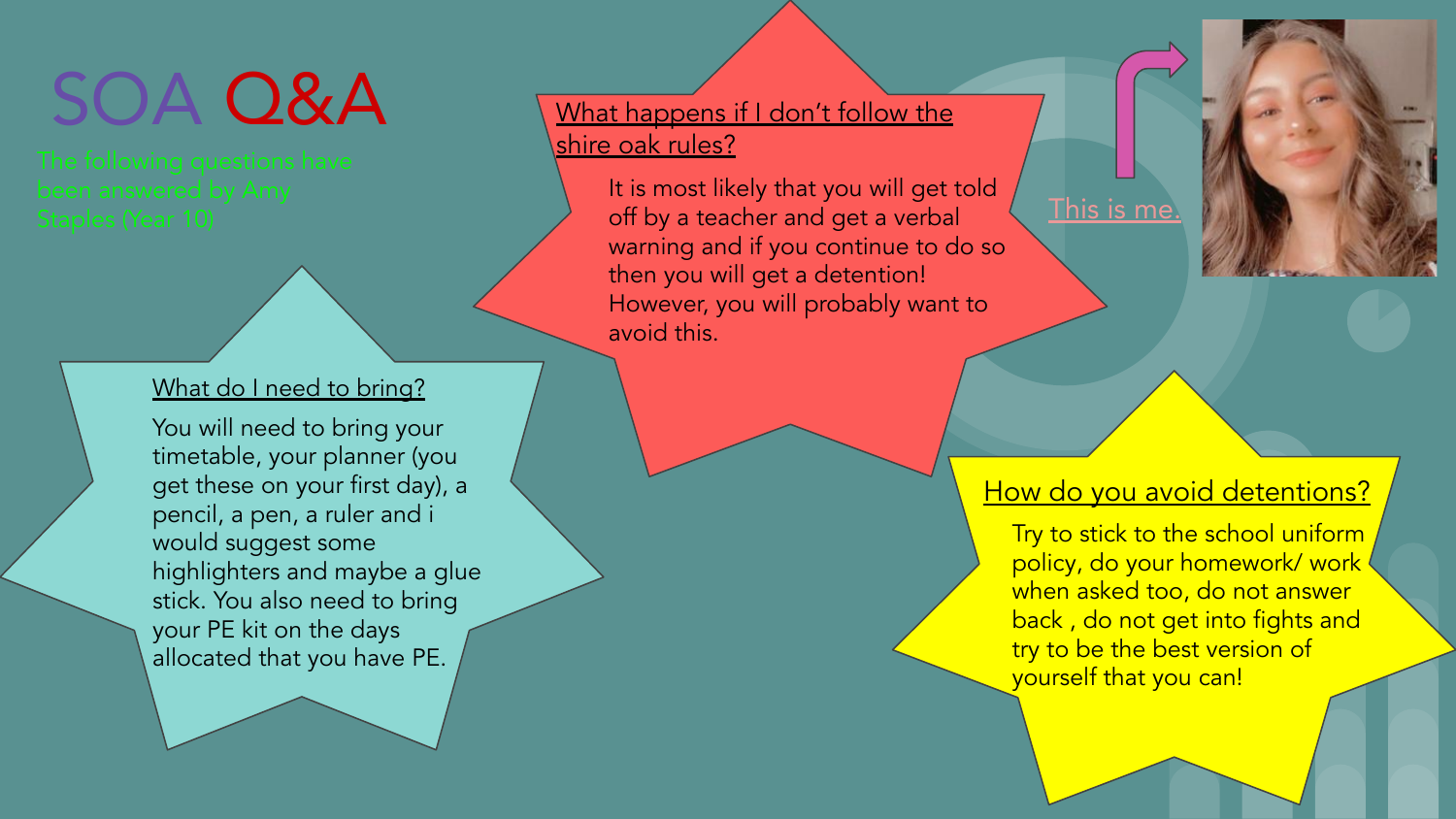### SOA Q&A

Answered by Elliot Wollaston 7BU

How will I find my way around?

Finding your way around is much easier than you probably imagine. When you first start out you are given a timetable with all your lessons on and the room and building they are in. If you were to lose or forget your timetable, you can always get a new one. Staff are always around and are happy to point you in the right direction!

Are there any after school clubs and opportunities for extra responsibilities?

 There are lots of after school clubs and activities to try out. Such as sports clubs, music clubs, a photography club, a maths club and even a homework club and much more.There are extra curricular activities such as the Duke of Edinburgh award scheme that you can start in year 9. I guarantee there is a club for you , so have a go!

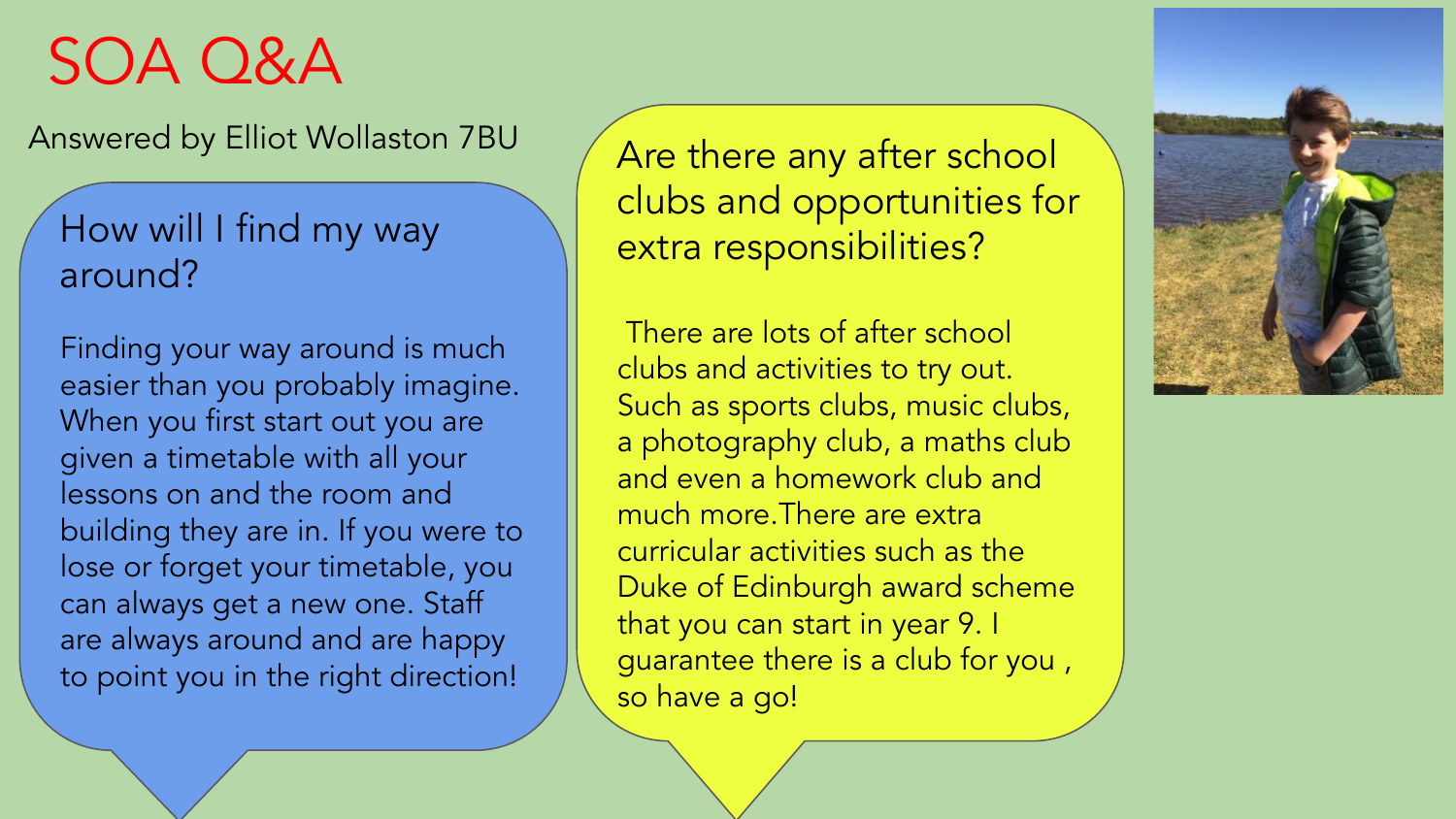### SOA Q&A

### Answered by Elliot Wollaston 7BU

Do I stay in one classroom like primary school?

You do not stay in one classroom like primary school. Depending on your class, a subject such as math will be in the same room every time, unless you move up or down a set, but every different subject is in its own room, for example English is not in the same room as History.